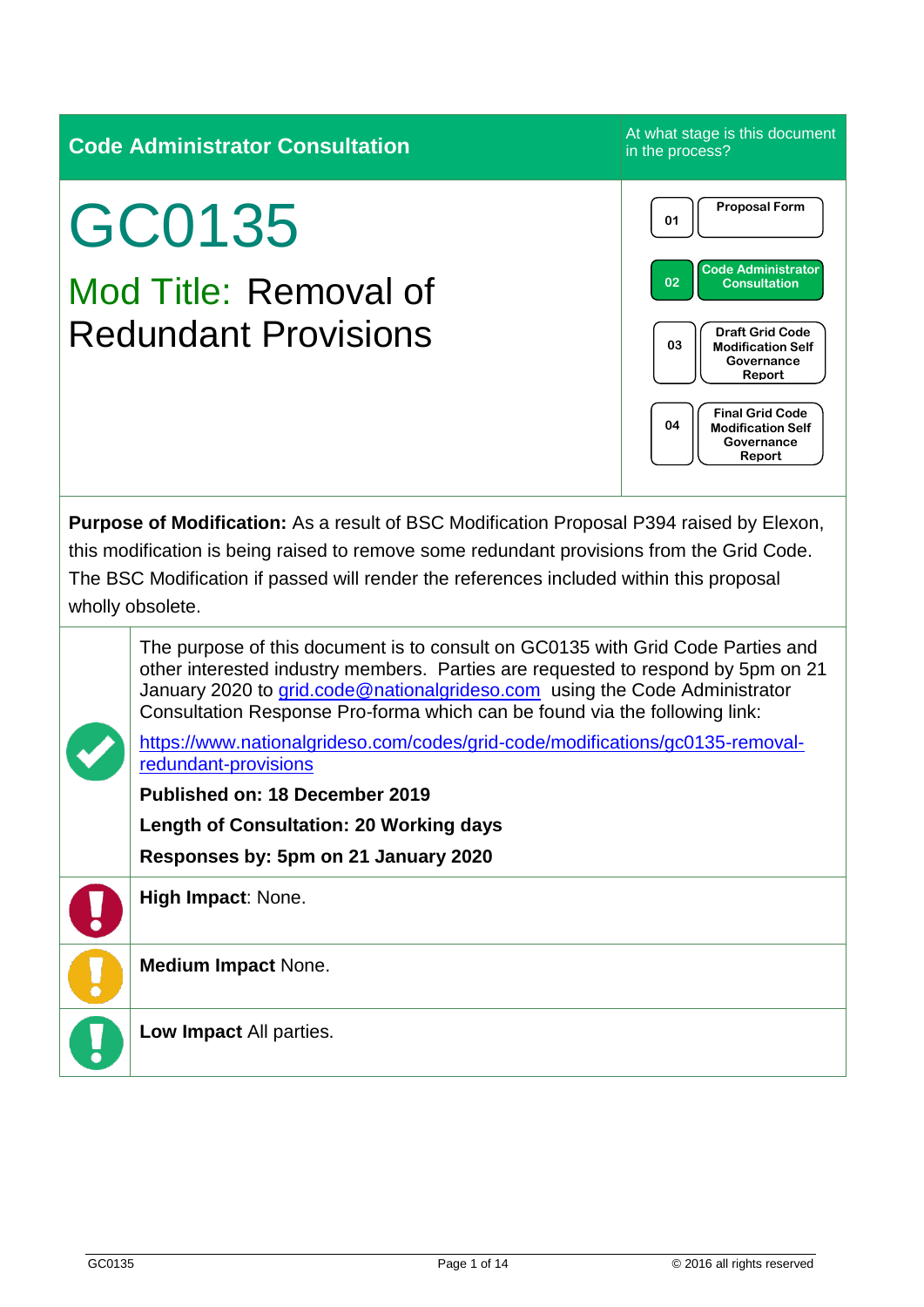#### **Contents**

- **1 About this document 4**
- **2 Original Proposal 4**
- **3 Governance 4**
- **4 Why Change? 5**
- **5 Code Specific Matters 5**
- **6 Proposer's Solution 6**
- **7 Impacts & Other Considerations 6**
- **8 Relevant Objectives 6**
- **9 Implementation 7**
- **10 Code Administrator Consultation: How to repond 7**
- **11 Legal Text 8**
- **12 Annex 1: Self Governance Statement 14**

#### **Timetable**

#### **The Code Administrator recommends the following timetable:**

| Code Administrator Consultation issued to the<br>Industry for 20 working days | 18 December<br>2019                               |
|-------------------------------------------------------------------------------|---------------------------------------------------|
| Code Administrator Consultation closes                                        | 21 January 2020                                   |
| Draft Self Governance Report presented to Panel                               | 22 January 2020                                   |
| <b>Modification Panel Self-Governance Vote</b>                                | 30 January 2020                                   |
| Appeal window (15 working days)                                               | 10 February<br>2020 to 5pm 2<br><b>March 2020</b> |
| Decision implemented in Grid Code                                             | 3 March 2020                                      |
|                                                                               |                                                   |

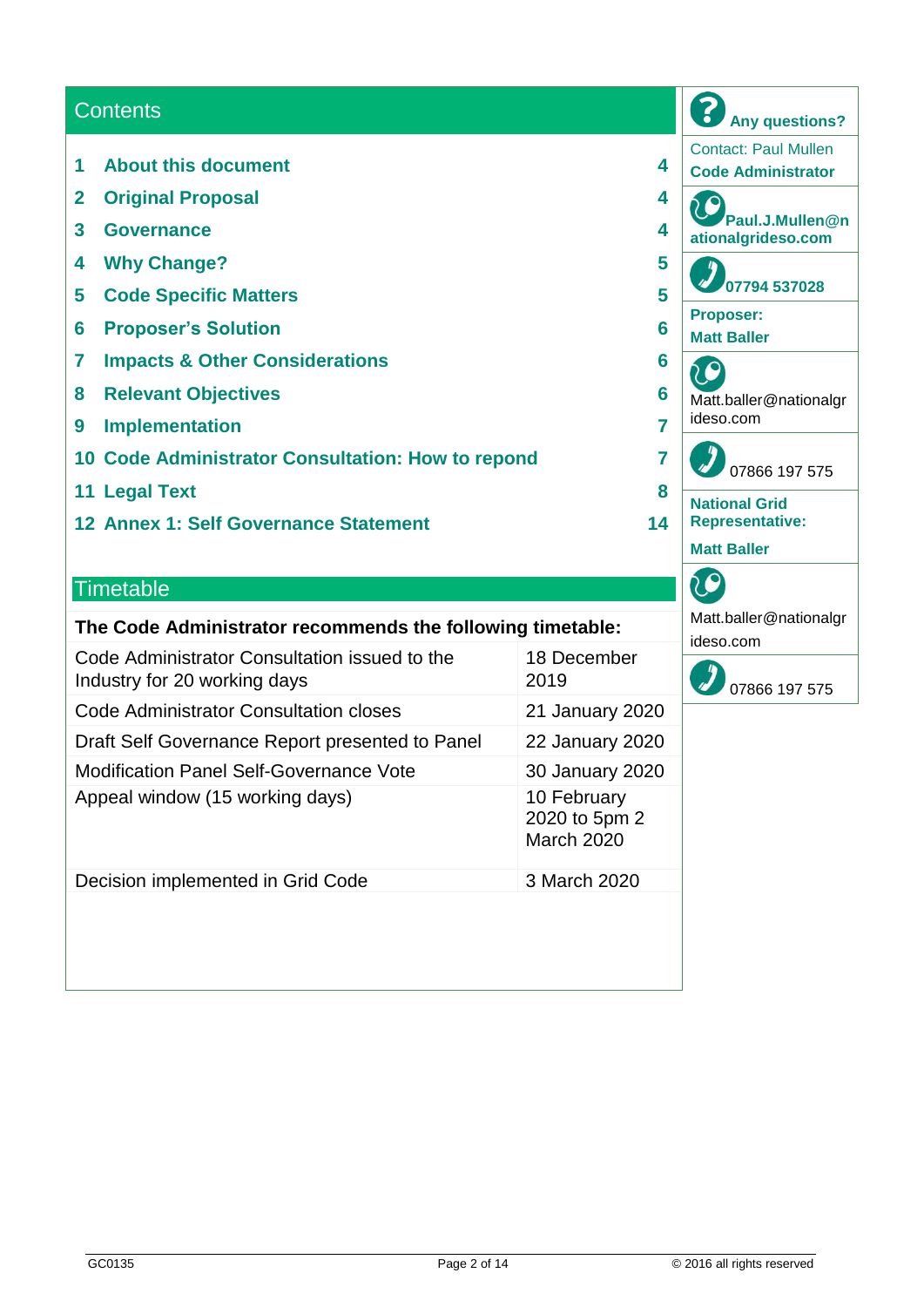Proposer Details

| <b>Details of Proposer:</b><br>(Organisation Name)                                                                      | <b>National Grid ESO</b>                                                                              |  |
|-------------------------------------------------------------------------------------------------------------------------|-------------------------------------------------------------------------------------------------------|--|
| Capacity in which the Grid Code<br>Modification Proposal is being<br>proposed:<br>(e.g. CUSC Party)                     | The Company                                                                                           |  |
| <b>Details of Proposer's</b><br><b>Representative:</b><br>Name:<br>Organisation:<br>Telephone Number:<br>Email Address: | <b>Matt Baller</b><br><b>National Grid ESO</b><br>07866 197 575<br>Matt.baller@nationalgrideso.com    |  |
| <b>Details of Representative's</b><br>Alternate:<br>Name:<br>Organisation:<br>Telephone Number:<br>Email Address:       | <b>Robert Wilson</b><br><b>National Grid ESO</b><br>07799656402<br>Robert.wilson2@nationalgrideso.com |  |
| <b>Attachments (Yes/No):</b><br>If Yes, Title and No. of pages of each Attachment:                                      |                                                                                                       |  |

# Impact on Core Industry Documentation.

*Please mark the relevant boxes with an "x" and provide any supporting information*

| <b>BSC</b>  |  |
|-------------|--|
| <b>CUSC</b> |  |
| <b>STC</b>  |  |
| Other       |  |

We do not believe there will be any impact on the CUSC or STC as a result of this modification.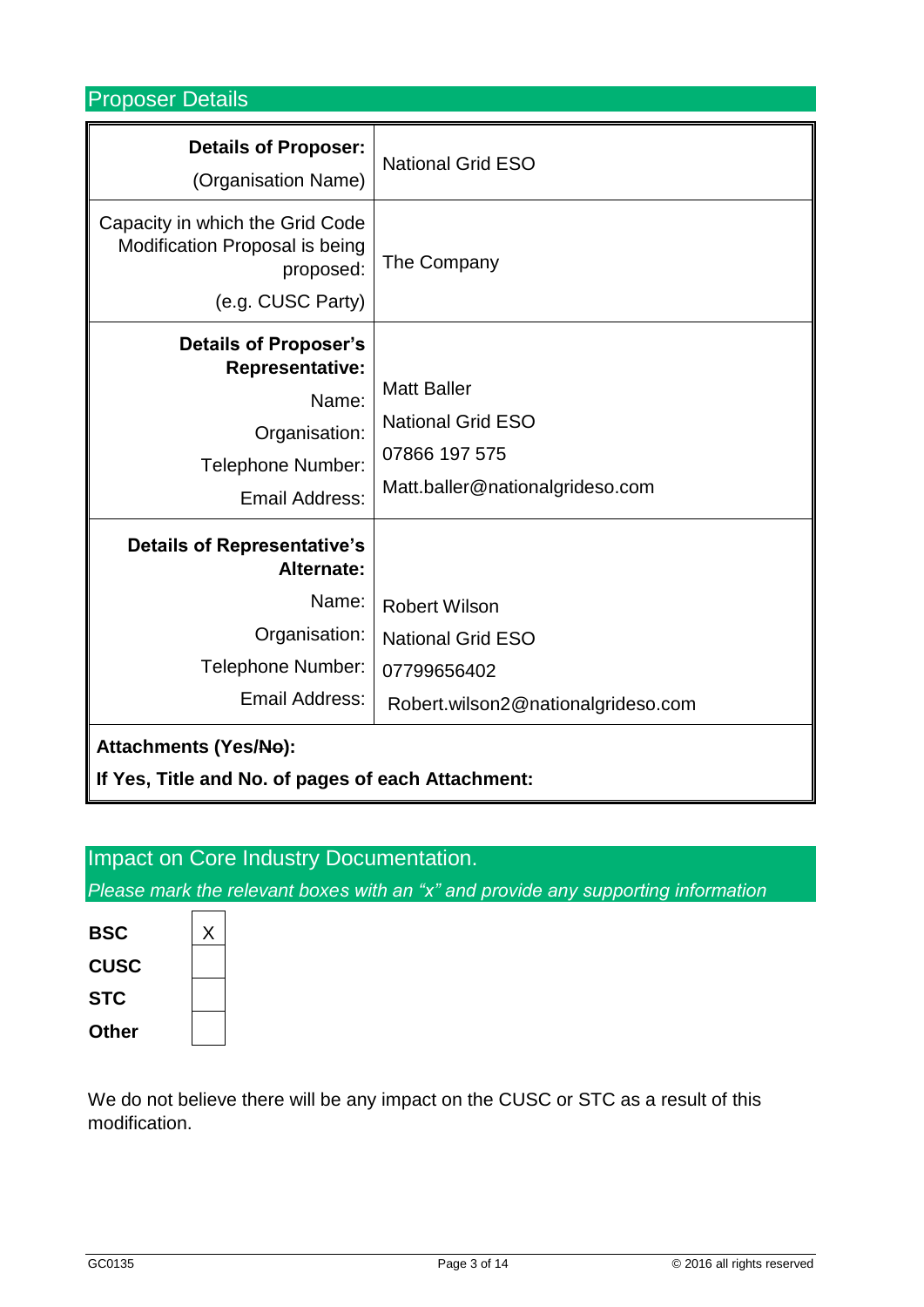### **1 About this document**

GC0135 was proposed by National Grid Electricity System Operator and was submitted to the Grid Code Review Panel for its consideration on 29 October 2019. The Grid Code Panel unanimously agreed that this Modification met the self-governance criteria and agreed to send GC0135 straight to Code Administrator Consultation for 20 Working days.

This Code Administrator Consultation has been prepared in accordance with the terms of the Grid Code. An electronic copy can be found on the National Grid ESO's Website, [https://www.nationalgrideso.com/codes/grid-code/modifications/gc0135-removal](https://www.nationalgrideso.com/codes/grid-code/modifications/gc0135-removal-redundant-provisions)[redundant-provisions,](https://www.nationalgrideso.com/codes/grid-code/modifications/gc0135-removal-redundant-provisions) along with the Grid Code Modification Proposal Form.

# **2 Original Proposal**

#### **Defect**

Balancing and Settlement Code (BSC) [Modification P394](https://www.elexon.co.uk/mod-proposal/p394-removal-of-unused-bsc-provisions/) proposes to remove references to **Quiescent Physical Notifications (inclusive of its abbreviated form "QPNs")** and **Joint BM Units** from the BSC. As a consequence, the use of these terms within the Grid Code will be rendered redundant and should be removed for clarity.

#### **What**

The proposed modification aims to amend the Grid Code to remove the terms **Quiescent Physical Notifications** and **Joint BM Units.** Further minor amendments are required to ensure continuity and consistency of language where applicable entries are deleted. Please see the proposed legal text (Section 9 of this report) for the list of proposed changes.

#### **Why**

The BSC modification P394 will remove references to **Quiescent Physical Notifications** and **Joint BM Units.** This is a consequential modification to remove these terms from the Grid Code avoid unnecessary confusion for market participants when reading the Grid Code.

#### **How**

All references to **Joint BM Units**, **Quiescent Physical Notifications** (including entries for "QPN" and "QPNs") will be removed from the Grid Code.

#### **3 Governance**

#### **Justification for Self-Governance Procedure**

As the proposed changes are not expected to be material (see section 3 below for the rationale), the Proposer believes that this modification can be considered under the selfgovernance modification route.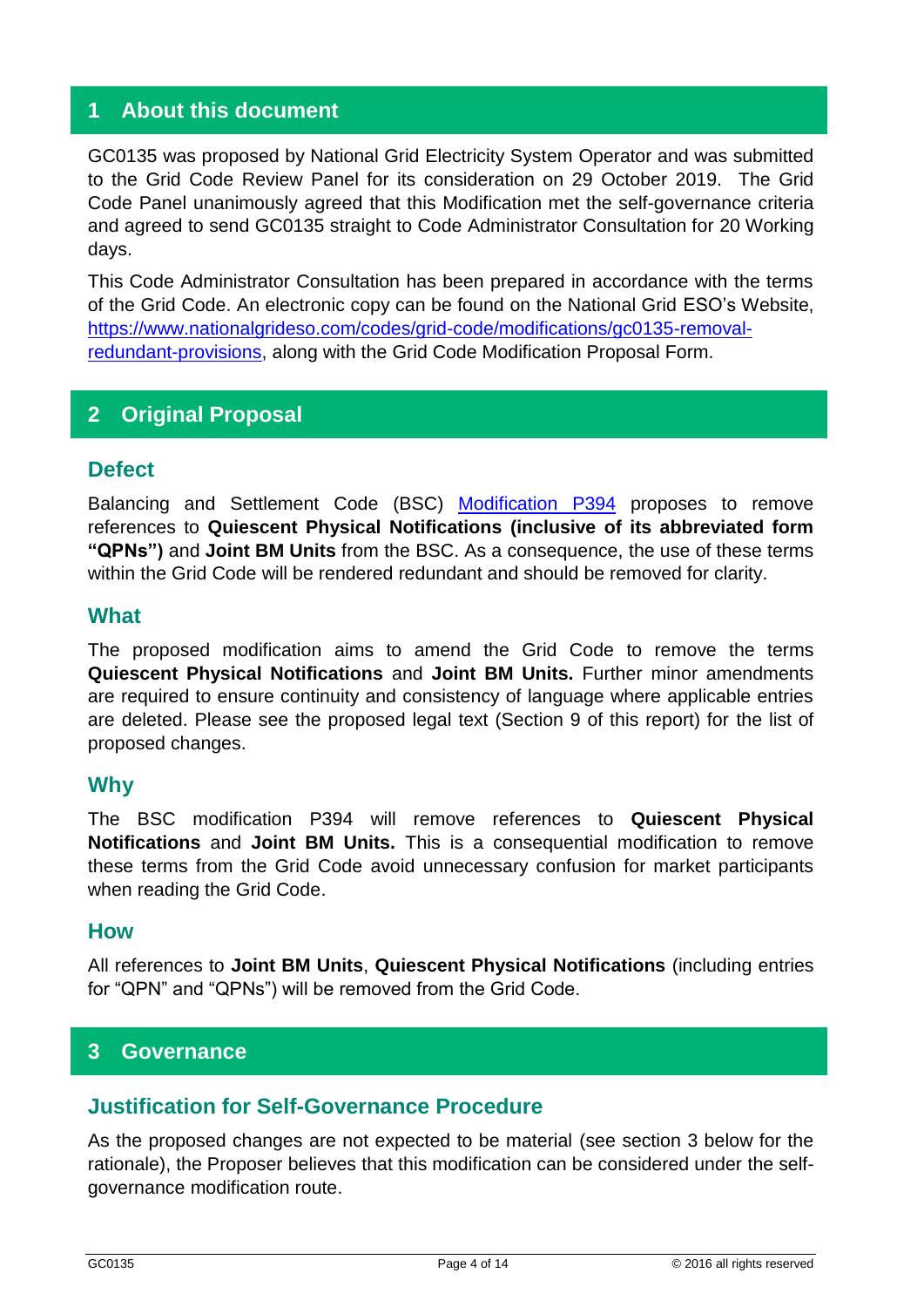The Self-Governance route may be used where the modification is unlikely to discriminate between different classes of Grid Code Parties and is unlikely to have a material effect on:

- Existing or future electricity customers;
- Competition in the generation, distribution, or supply of electricity or any commercial activities connected with the generation, distribution or supply of electricity,
- The operation of the National Electricity Transmission System
- Matters relating to sustainable development, safety or security of supply, or the management of market or network emergencies

The Grid Code's governance procedures or the Grid Code's modification procedures

In addition, the proposer believes a workgroup is not necessary in this instance as this is a simple, non-contentious, consequential modification from a BSC change (P394).

# **4 Why Change?**

The commentary below is quoted from BSC Proposal P394, outlining why the affected sections are to be removed from the BSC. This reasoning equally applies to the changes proposed within this modification in terms of why the proposed changes are immaterial.

#### *Quiescent Physical Notifications (QPNs)*

QPNs were introduced as part of the New Electricity Trading Arrangements (NETA) in March 2001, to facilitate Balancing Mechanism (BM) participation for units that contained both controllable and non-controllable assets. However, settlement and dispatch arrangements were never defined, and the Grid Code stipulates that QPN values must be zero. ELEXON is introducing new solutions for sites with controllable and uncontrollable loads through BSC Modification P375 – ['Behind the Meter'](https://www.elexon.co.uk/mod-proposal/p375/) arrangements.

#### *Joint BM Units*

Joint BM Units were introduced as part of NETA to allow customers with Non-Half Hourly (NHH) Teleswitch meters to participate in the BM. In reality they were never fully implemented; the requirements for dispatching Joint BM Units were never agreed and, after discussions with National Grid ESO, no evidence has been found of such dispatch processes being developed or implemented. Joint BM Units can be registered with the Central Registration Agent (CRA), but this functionality has never been used.

#### **5 Code Specific Matters**

#### **Technical Skillsets**

An understanding of the structure of the relevant sections of Grid Code.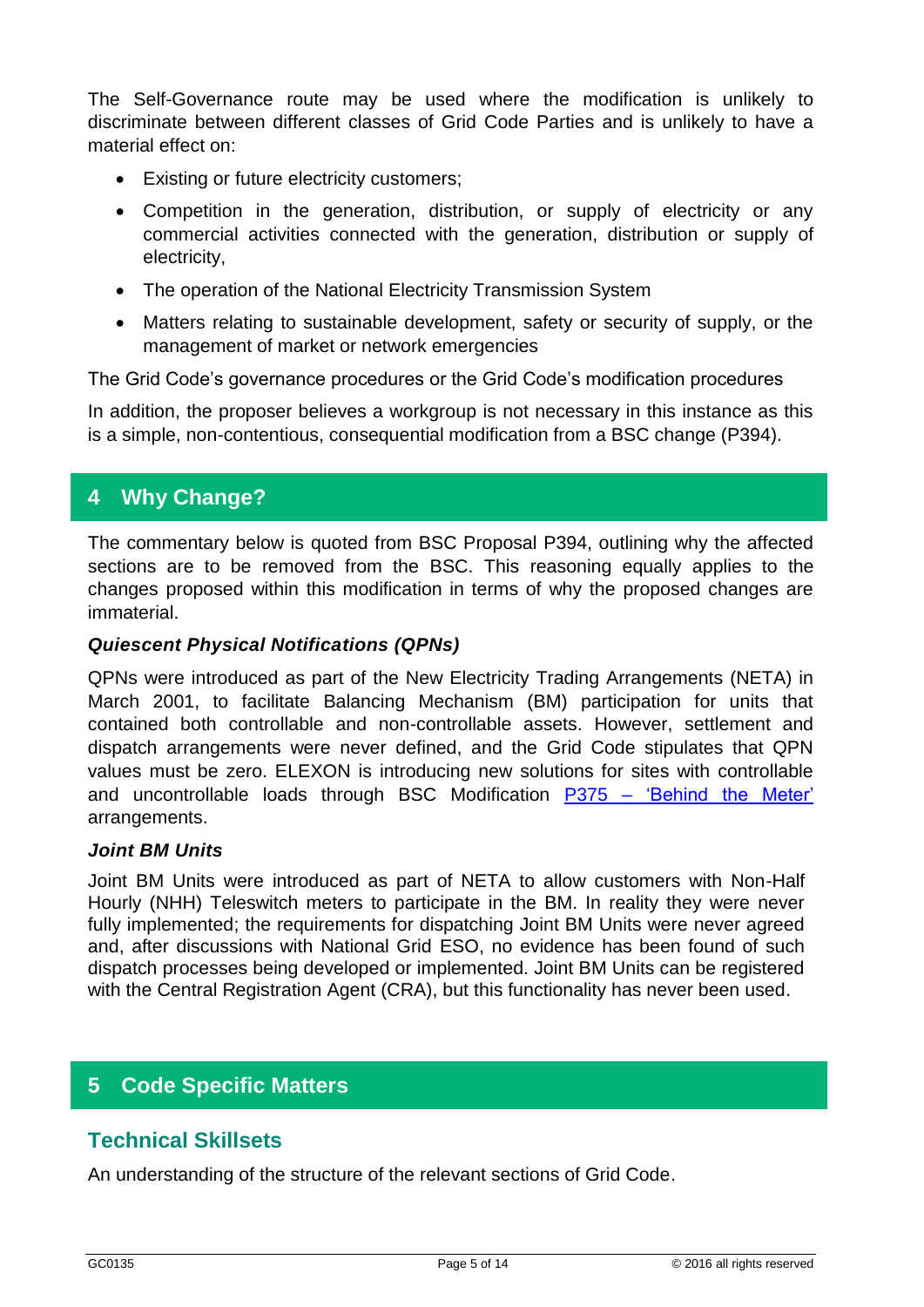## **Reference Documents**

The [Balancing and Settlement Code](https://www.elexon.co.uk/bsc-and-codes/balancing-settlement-code/) (BSC), as BSC modification P394 is the basis for this modification proposal.

# **6 Proposer's Solution**

This modification will update the Grid Code with the changes outlined in Section 11 "Legal Text".

# **7 Impacts & Other Considerations**

This modification is being raised alongside and in response to BSC modification proposal P394; the content of each proposal will directly impact in part on the other.

There are no wider impacts beyond the BSC and the Grid Code.

# **Does this modification impact a Significant Code Review (SCR) or other significant industry change projects, if so, how?**

This modification does not impact on a current SCR.

#### **Consumer Impacts**

No consumer impacts are expected from this modification.

# **8 Relevant Objectives**

#### Impact of the modification on the Applicable Grid Code Objectives:

| <b>Relevant Objective</b>                                                                                                                                                                                                                                                                                                                                                              | Identified impact |
|----------------------------------------------------------------------------------------------------------------------------------------------------------------------------------------------------------------------------------------------------------------------------------------------------------------------------------------------------------------------------------------|-------------------|
| (a) To permit the development, maintenance and operation of<br>an efficient, coordinated and economical system for the<br>transmission of electricity                                                                                                                                                                                                                                  | <b>Neutral</b>    |
| (b) Facilitating effective competition in the generation and<br>supply of electricity (and without limiting the foregoing, to<br>facilitate the national electricity transmission system being<br>made available to persons authorised to supply or<br>generate electricity on terms which neither prevent nor<br>restrict competition in the supply or generation of<br>electricity); | <b>Neutral</b>    |
| (c) Subject to sub-paragraphs (i) and (ii), to promote the<br>security and efficiency of the electricity generation,<br>transmission and distribution systems in the national<br>electricity transmission system operator area taken as a<br>whole;                                                                                                                                    | <b>Neutral</b>    |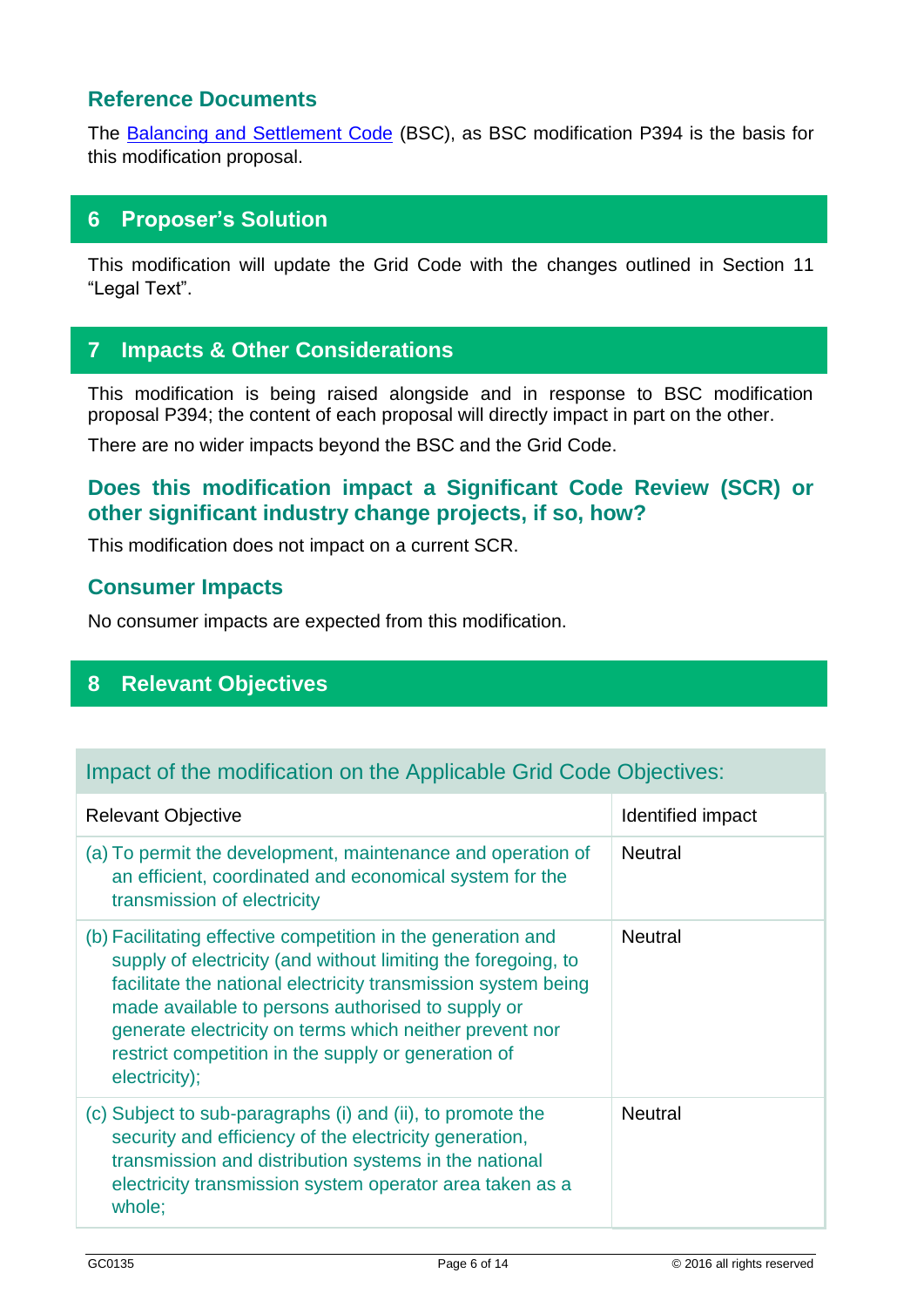| (d) To efficiently discharge the obligations imposed upon the<br>licensee by this license and to comply with the Electricity<br>Regulation and any relevant legally binding decisions of<br>the European Commission and/or the Agency; and | Neutral  |
|--------------------------------------------------------------------------------------------------------------------------------------------------------------------------------------------------------------------------------------------|----------|
| (e) To promote efficiency in the implementation and<br>administration of the Grid Code arrangements                                                                                                                                        | Positive |

### **9 Implementation**

We recommend that this modification is implemented as soon as possible after a decision on this modification has been made.

#### **10 Code Administrator Consultation: How to repond**

If you wish to respond to this Code Administrator Consultation, please use the response pro-forma which can be found under the 'Industry Consultation' tab via the following link;

[https://www.nationalgrideso.com/codes/grid-code/modifications/gc0135-removal](https://www.nationalgrideso.com/codes/grid-code/modifications/gc0135-removal-redundant-provisions)[redundant-provisions](https://www.nationalgrideso.com/codes/grid-code/modifications/gc0135-removal-redundant-provisions)

Responses are invited to the following questions;

- 1. Do you believe GC0135 better facilitates the Applicable Grid Code Objectives? Please include your reasoning.
- 2. Do you support the proposed implementation approach?
- 3. Do you have any other comments in relation to GC0135?

Views are invited on the proposals outlined in this consultation, which should be received by 5pm on 21 January 2020. Please email your formal response to: [grid.code@nationalgrideso.com](mailto:grid.code@nationalgrideso.com)

If you wish to submit a confidential response, please note the following;

Information provided in response to this consultation will be published on National Grid ESO's website unless the response is clearly marked 'Private & Confidential', we will contact you to establish the extent of this confidentiality. A response marked 'Private & Confidential' will be disclosed to the Authority in full by, unless agreed otherwise, will not be shared with the Grid Code Modifications Panel or the industry and may therefore not influence the debate to the same extent as a non-confidential response.

Please note an automatic confidentiality disclaimer generated by your IT System will not in itself, mean that your response is treated as if it had been marked 'Private & **Confidential**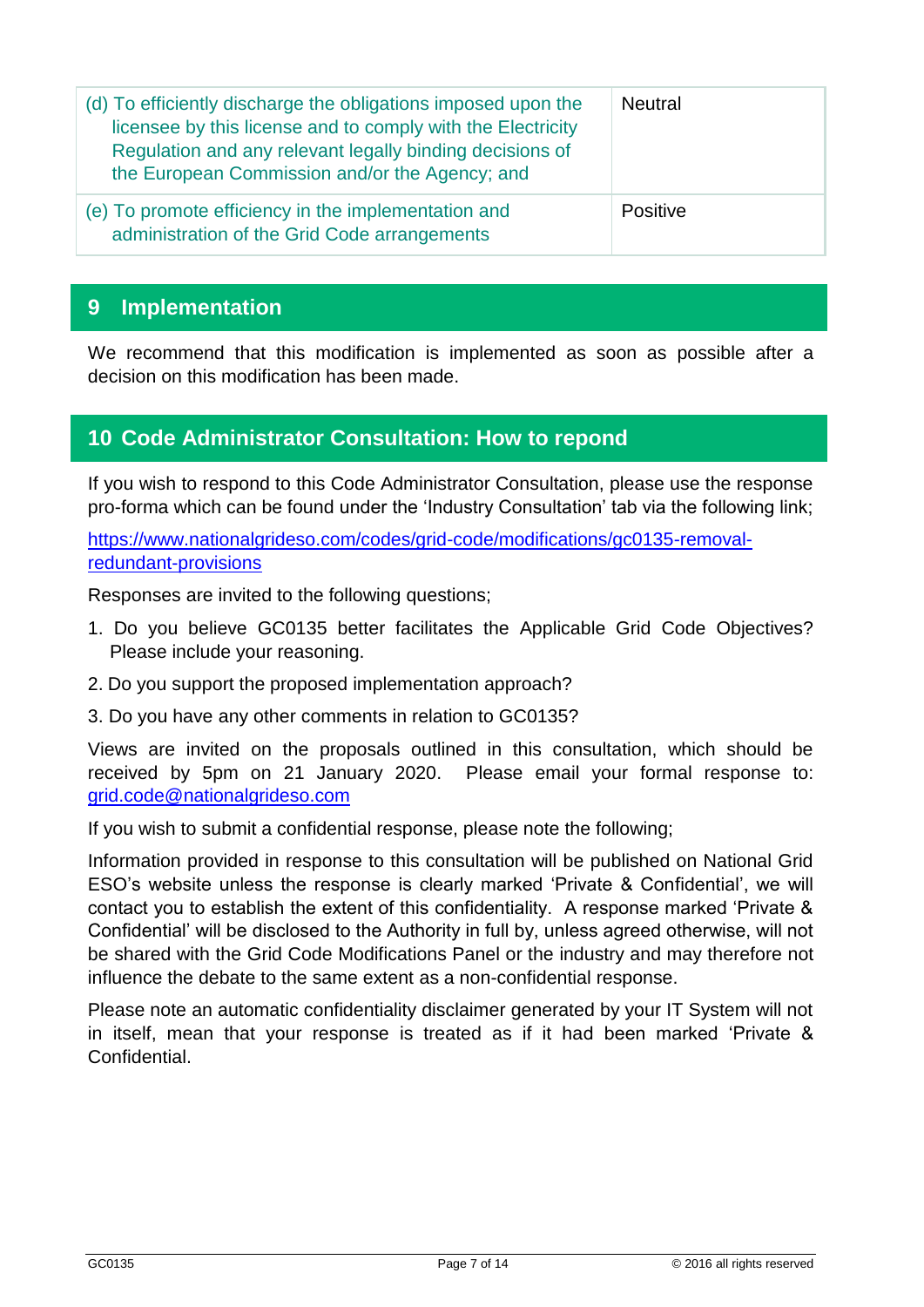# **11 Legal Text**

# **Text Commentary**

The proposed changes remove the references to **Quiescent Physical Notifications** and **Joint BM Units** (including entries for "QPN" and "QPNs"). Where necessary, syntax, punctuation and grammar has then been considered and amended as necessary to ensure continuity and structural clarity.

This modification will update the Grid Code with the changes outlined in the following table:

| <b>Section</b>                            | <b>Defect</b>                                                                                                                                                                                                                                                                                                                                                                                                |  |
|-------------------------------------------|--------------------------------------------------------------------------------------------------------------------------------------------------------------------------------------------------------------------------------------------------------------------------------------------------------------------------------------------------------------------------------------------------------------|--|
| <b>Glossary &amp; Definitions</b>         |                                                                                                                                                                                                                                                                                                                                                                                                              |  |
| <b>Emergency Instruction</b>              | Change to remove "QPN" and now reads:<br>"An instruction issued by The Company in emergency<br>circumstances, pursuant to BC2.9, to the Control Point<br>of a User. In the case of such instructions applicable to<br>a BM Unit, it may require an action or response which is<br>outside the Dynamic Parameters, <b>QPN</b> or Other<br>Relevant Data, and may include an instruction to trip a<br>Genset." |  |
| Joint BM Unit Data                        | Remove entire reference as follows " <b>Joint BM Unit</b><br><b>Data</b> Has the meaning set out in the <b>BSC</b> ."                                                                                                                                                                                                                                                                                        |  |
| Quiescent Physical Notification or<br>QPN | Remove entire reference as follows:<br>"Quiescent Physical Notification or QPN<br>Data that describes the MW levels to be deducted from<br>the Physical Notification of a BM Unit to determine a<br>resultant operating level to which the Dynamic<br>Parameters associated with that BM Unit apply, and the<br>associated times for such MW levels. The MW level of<br>the QPN must always be set to zero." |  |
| <b>Introduction</b>                       |                                                                                                                                                                                                                                                                                                                                                                                                              |  |
| OC5.1(b)(ii)                              | Change to read "tests on <b>BM Units</b> , to ensure that the<br><b>BM Units</b> are available in accordance with their<br>submitted Export and Import Limits, <b>QPNs, Joint</b><br><b>BM Unit Data-and Dynamic Parameters."</b>                                                                                                                                                                            |  |
| <b>Objective</b>                          |                                                                                                                                                                                                                                                                                                                                                                                                              |  |
| OC5.2(c)                                  | Change to read "whether each BM Unit is available as<br>declared in accordance with its submitted Export and<br>Import Limits, <b>QPN, Joint BM Unit Data</b> and<br>Dynamic Parameters; and"                                                                                                                                                                                                                |  |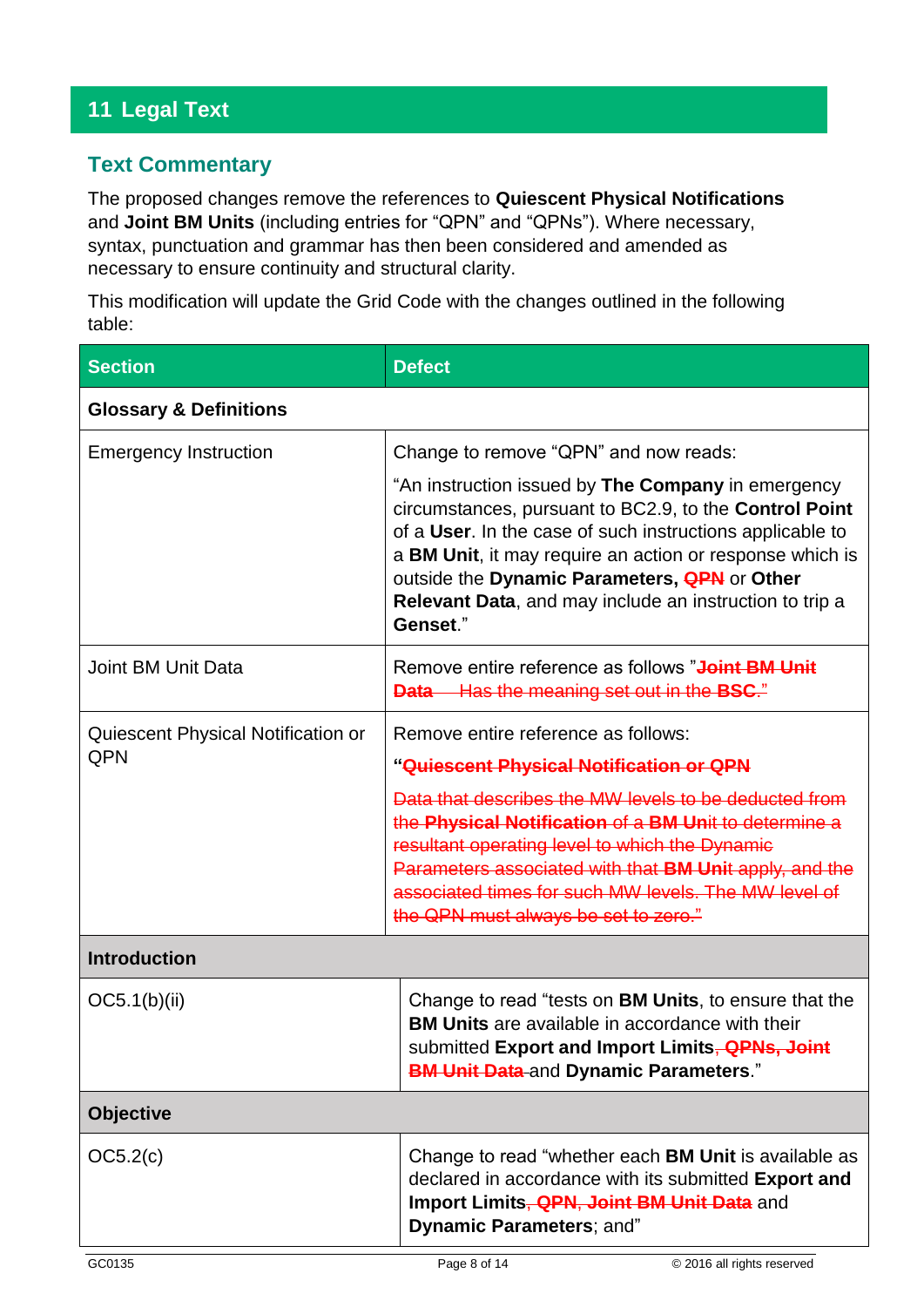| Procedure for Testing - The Company's Instruction for Testing                                                                                                |                                                                                                                                                                                                                                                                                                 |                                                                                                                                                                                                                                                                                                                                                                                                                                                                                                                                                                                                                                                                                                                                                                                                                                                                        |  |
|--------------------------------------------------------------------------------------------------------------------------------------------------------------|-------------------------------------------------------------------------------------------------------------------------------------------------------------------------------------------------------------------------------------------------------------------------------------------------|------------------------------------------------------------------------------------------------------------------------------------------------------------------------------------------------------------------------------------------------------------------------------------------------------------------------------------------------------------------------------------------------------------------------------------------------------------------------------------------------------------------------------------------------------------------------------------------------------------------------------------------------------------------------------------------------------------------------------------------------------------------------------------------------------------------------------------------------------------------------|--|
| OC5.5.1.2(a)                                                                                                                                                 | Change to read "if active in the Balancing<br>Mechanism, meets the ability to operate in<br>accordance with its submitted Export and Import<br>Limits, QPN, Joint BM Unit Data and Dynamic<br>Parameters and achieve its expected input or output<br>which has been monitored under OC5.4; and" |                                                                                                                                                                                                                                                                                                                                                                                                                                                                                                                                                                                                                                                                                                                                                                                                                                                                        |  |
| OC5.5.1.3(c)                                                                                                                                                 |                                                                                                                                                                                                                                                                                                 | Change to read "The test referred to in OC5.5.1.1 will<br>be initiated by the issue of instructions, which may be<br>accompanied by a Bid-Offer Acceptance, under BC2<br>(in accordance with the Export and Import Limits,<br><b>QPN, Joint BM Unit Data</b> and Dynamic Parameters<br>which have been submitted for the day on which the<br>test was called, or in the case of a CCGT Unit, in<br>accordance with the parameters submitted under<br>OC5.5.1.3(b)). The instructions in respect of a CCGT<br>Unit within a CCGT Module will be in respect of the<br><b>CCGT Unit, as provided in BC2."</b>                                                                                                                                                                                                                                                             |  |
| Procedure for Testing - Test and Monitoring Assessment [Table entries listed under<br>"Parameter to be Tested"]                                              |                                                                                                                                                                                                                                                                                                 |                                                                                                                                                                                                                                                                                                                                                                                                                                                                                                                                                                                                                                                                                                                                                                                                                                                                        |  |
| <b>Export and Import Limits, QPN, Joint BM</b><br>Unit Data and Dynamic Parameters                                                                           |                                                                                                                                                                                                                                                                                                 | Change to read: Export and Import Limits,<br><b>QPN, Joint BM Unit Data</b> and Dynamic<br><b>Parameters</b>                                                                                                                                                                                                                                                                                                                                                                                                                                                                                                                                                                                                                                                                                                                                                           |  |
| The Export and Import Limits, QPN, Joint<br><b>BM Unit Data and Dynamic Parameters</b><br>under test are within 21/2% of the declared<br>value being tested. |                                                                                                                                                                                                                                                                                                 | Change to read "The Export and Import<br>Limits, QPN, Joint BM Unit Data and<br>Dynamic Parameters under test are within<br>21/2% of the declared value being tested."                                                                                                                                                                                                                                                                                                                                                                                                                                                                                                                                                                                                                                                                                                 |  |
| <b>Dispute Resolution</b>                                                                                                                                    |                                                                                                                                                                                                                                                                                                 |                                                                                                                                                                                                                                                                                                                                                                                                                                                                                                                                                                                                                                                                                                                                                                                                                                                                        |  |
| OC5.6.2                                                                                                                                                      |                                                                                                                                                                                                                                                                                                 | Change to read "If a <b>BM Unit</b> fails the test,<br>the User shall submit revised Export and<br>Import Limits, QPN, Joint BM Unit Data<br>and/or Dynamic Parameters, or in the case<br>of a BM Unit comprising a Generating Unit,<br><b>Power Generating Module, CCGT Module,</b><br><b>HVDC Equipment, DC Converter, OTSUA</b><br>(prior to the OTSUA Transfer Time) or<br>Power Park Module, the User may amend,<br>with The Company's approval, the relevant<br>registered parameters of that Generating<br>Unit, Power Generating Module, CCGT<br>Module, HVDC Equipment, DC Converter,<br><b>OTSUA</b> (prior to the <b>OTSUA Transfer Time</b> )<br>or Power Park Module, as the case may be,<br>relating to the criteria, for the period of time<br>until the BM Unit can achieve the parameters<br>previously registered, as demonstrated in a<br>re-test." |  |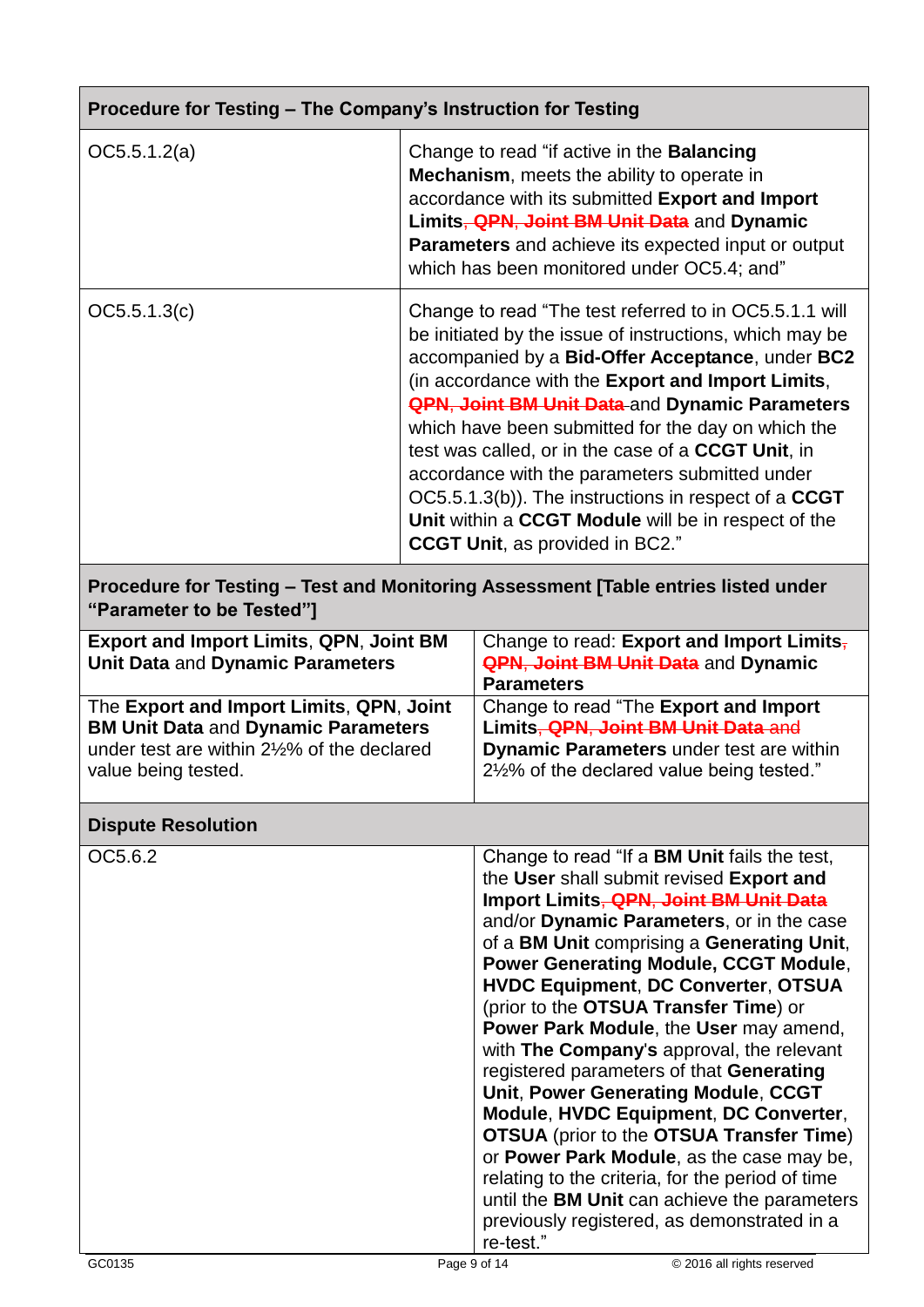| Balancing Code No. 1 - Pre Gate Closure Process - Contents |                                                                                                                                                                                                                                                                                                                                                                                                                                                                                                                                                        |  |
|------------------------------------------------------------|--------------------------------------------------------------------------------------------------------------------------------------------------------------------------------------------------------------------------------------------------------------------------------------------------------------------------------------------------------------------------------------------------------------------------------------------------------------------------------------------------------------------------------------------------------|--|
| BC1.A.1.2                                                  | Change to read "Not Used. Quiescent<br><b>Physical Notifications (QPN)"</b>                                                                                                                                                                                                                                                                                                                                                                                                                                                                            |  |
| <b>Day Ahead Submissions</b>                               |                                                                                                                                                                                                                                                                                                                                                                                                                                                                                                                                                        |  |
| BC1.4.2(b)                                                 | Change to read "(b) Not Used. Quiescent<br><b>Physical Notifications Each BM</b><br>Participant may, in respect of each of its BM<br>Units, submit to The Company for each<br>Settlement Period of the next following<br>Operational Day the data listed in BC1<br>Appendix 1 under the heading of "Quiescent<br><b>Physical Notifications</b> " to amend the data<br>already held by The Company in relation to<br><b>Quiescent Physical Notifications, which</b><br>would otherwise apply for those Settlement<br>Periods"                           |  |
| BC1.4.2(e)                                                 | Para.2, change to read "These Dynamic<br>Parameters shall reasonably reflect the<br>expected true operating characteristics of the<br><b>BM Unit</b> and shall be prepared in accordance<br>with Good Industry Practice. In any case<br>where non-zero QPN data has been provided<br>in accordance with BC1.4.2(b), the Dynamic<br><b>Parameters will apply to the element being</b><br>offered for control only, i.e. to the component<br>of the Physical Notification between the<br><b>QPN</b> and the full level of the Physical<br>Notification." |  |
| BC1.4.2(g)                                                 | Remove entire entry "(g) Joint BM Unit Data<br><b>BM Participants may submit Joint BM Unit</b><br>Data in accordance with the provisions of the<br><b>BSC.</b> For the purposes of the Grid Code,<br>such data shall be treated as data submitted<br>under BC1."                                                                                                                                                                                                                                                                                       |  |
| Receipt Of BM Unit Data Prior To Gate Closure              |                                                                                                                                                                                                                                                                                                                                                                                                                                                                                                                                                        |  |
| BC1.4.4                                                    | Para.2, change to read "For the avoidance of<br>doubt, no changes to the Physical<br>Notification, <b>QPN</b> data or Bid-Offer Data for<br>any Settlement Period may be submitted to<br>The Company after Gate Closure for that<br><b>Settlement Period."</b>                                                                                                                                                                                                                                                                                         |  |
| BC1.4.5                                                    | Para.1, change to read "In the event that no<br>submission of any or all of the BM Unit Data<br>and Generating Unit Data in accordance<br>with BC1.4.2 in respect of an Operational<br>Day, is received by The Company by 11:00<br>hours on the day before that Operational<br>Day, The Company will apply the Data<br><b>Validation, Consistency and Defaulting</b><br><b>Rules, with the default rules applicable to</b><br><b>Physical Notifications<del>, Quiescent Physical</del></b>                                                             |  |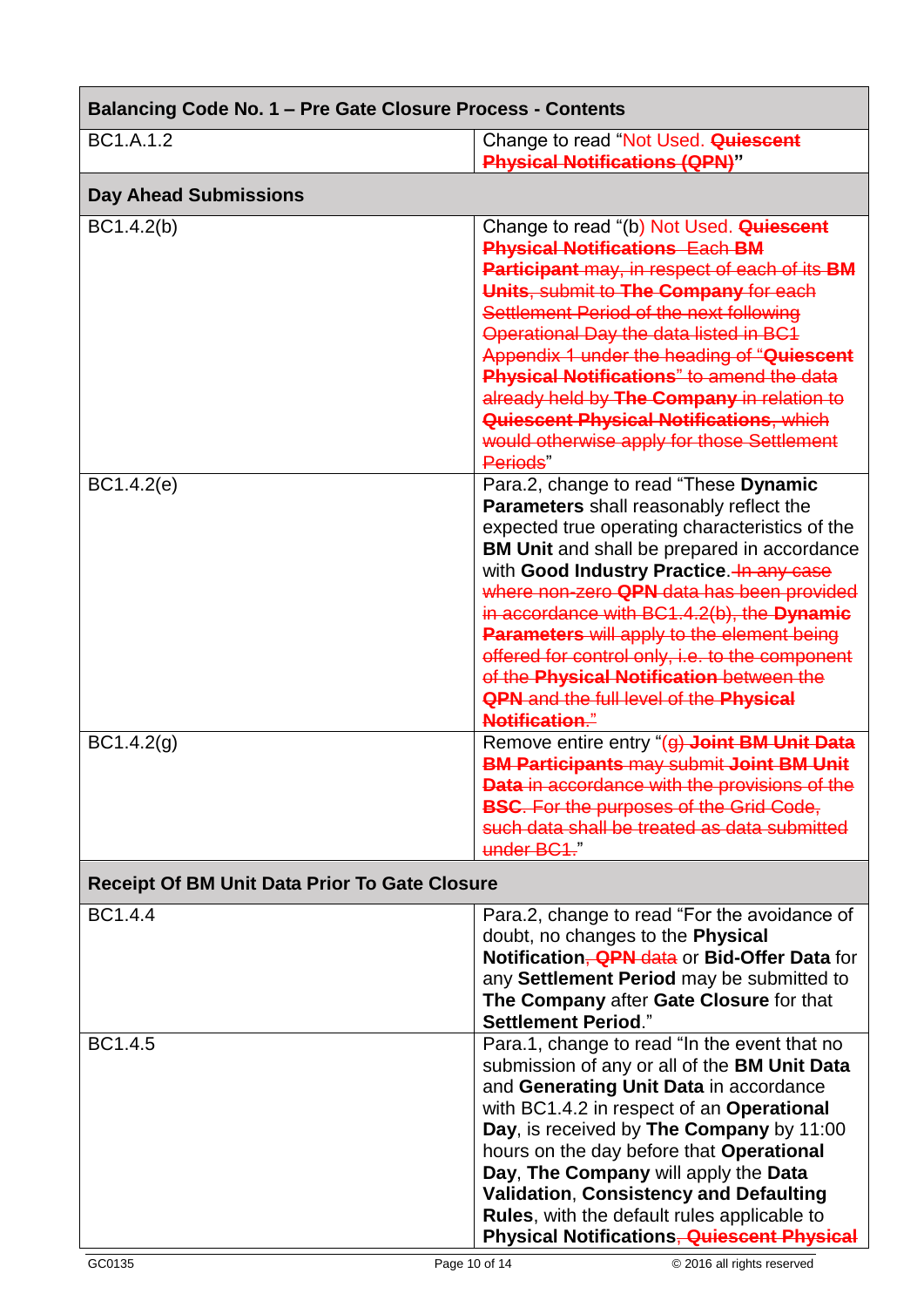|                                                                   | <b>Notifications</b> and Export and Import Limits<br>data selected as follows:"                                                                                                                                                                                                                                          |  |
|-------------------------------------------------------------------|--------------------------------------------------------------------------------------------------------------------------------------------------------------------------------------------------------------------------------------------------------------------------------------------------------------------------|--|
| Appendix 1 - BM Unit Data                                         |                                                                                                                                                                                                                                                                                                                          |  |
| BC1.A.1.2                                                         | Change to remove QPN but needs "not used"<br>added to avoid significant renumbering issues<br>will read "Not Used Quiescent Physical<br><b>Notifications (QPN)</b>                                                                                                                                                       |  |
|                                                                   | For each <b>BM Unit</b> (optional)<br>A series of MW figures and associated times,<br>which describe the MW levels to be deducted<br>from the Physical Notification of a BM Unit<br>to determine a resultant operating level to<br>which the Dynamic Parameters associated<br>with that <b>BM Unit apply.</b>            |  |
|                                                                   | -An example of the format of data is shown<br>below.                                                                                                                                                                                                                                                                     |  |
|                                                                   | Data Name BMU name Time From From<br>level (MW) Time To<br>To level (MW) QPN, TAGENT, BMUNIT04,<br>2001-11-03 06:30, -200, 2001-11-03 07:00,<br>-220 QPN, TAGENT, BMUNIT04, 2001-11-<br>03 07:00, -220, 2001-11-03 07:18, -245<br>QPN, TAGENT, BMUNIT04, 2001-11-03<br>$07:18$ , $-245$ , $2001 - 11 - 0307:30$ , $-300$ |  |
|                                                                   | -A linear interpolation will be assumed<br>between the QPN From and To levels<br>specified for the BM Unit by the BM<br>Participant."                                                                                                                                                                                    |  |
| <b>Balancing Code No.2 - Post Gate Closure Process (Contents)</b> |                                                                                                                                                                                                                                                                                                                          |  |
| BC2.8.2                                                           | Change to read "Consistency With Export"<br>And Import Limits, <b>Qpns</b> And Dynamic<br>Parameters"                                                                                                                                                                                                                    |  |
| <b>Information Used</b>                                           |                                                                                                                                                                                                                                                                                                                          |  |
| BC2.4.1(d)(b)                                                     | Change to read "Export and Import Limits,<br><b>QPNs, and Joint BM Unit Data in respect of</b><br>that BM Unit and/or Generating Unit<br>supplied under BC1 (and any revisions under<br>BC1 and BC2 to the data); and"                                                                                                   |  |
| <b>Revisions to BM Unit Data</b>                                  |                                                                                                                                                                                                                                                                                                                          |  |
| BC2.5.3                                                           | Change to read "Following Gate Closure for<br>any Settlement Period, no changes to the<br>Physical Notification, to the QPN data or to<br><b>Bid-Offer Data for that Settlement Period</b><br>may be submitted to The Company."                                                                                          |  |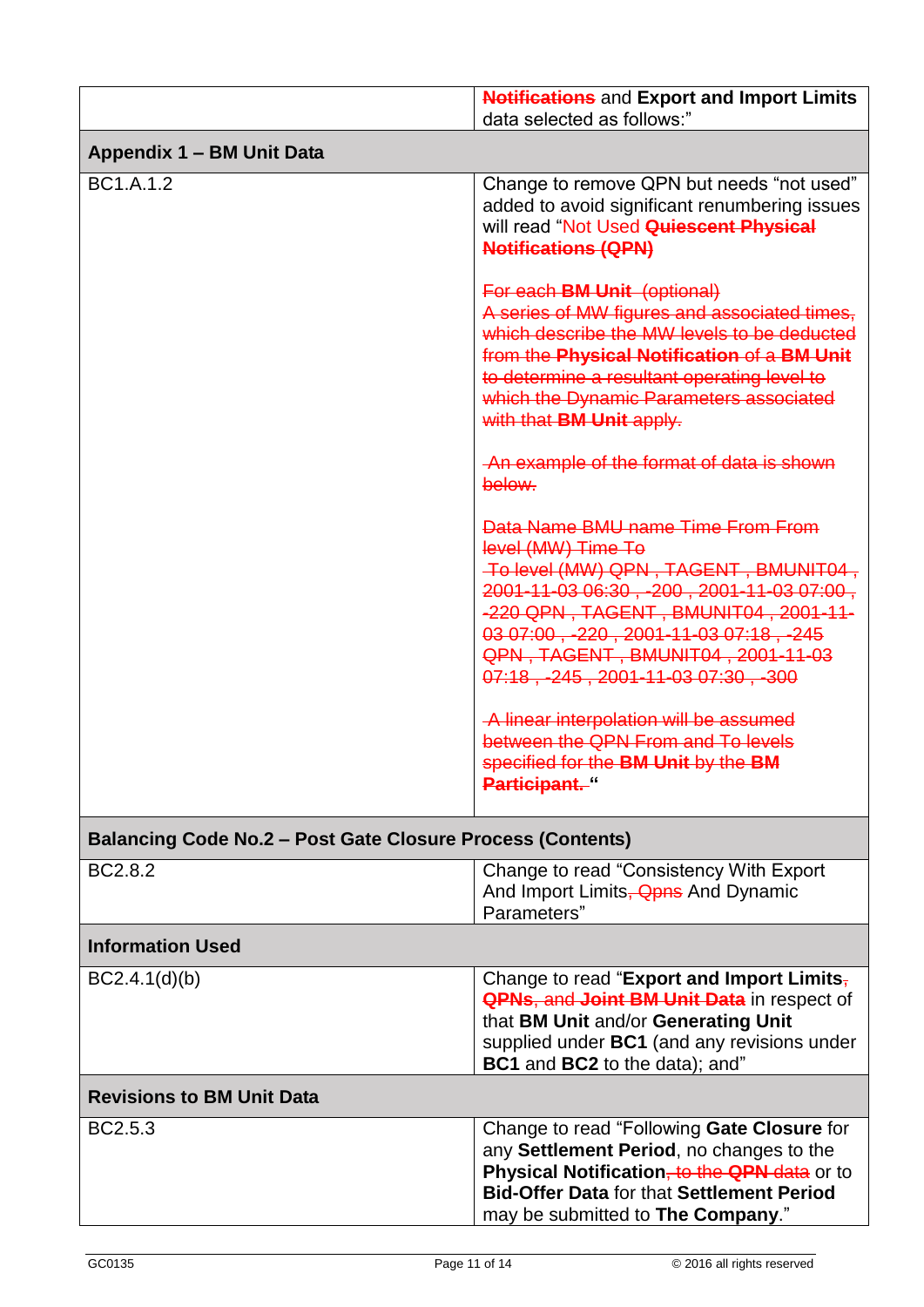| <b>Bid-Offer Acceptances</b> |                                                                                                                                                                                                                                                                                                                                                                                                                                                                                                                                                                                                                                                                                                                                  |
|------------------------------|----------------------------------------------------------------------------------------------------------------------------------------------------------------------------------------------------------------------------------------------------------------------------------------------------------------------------------------------------------------------------------------------------------------------------------------------------------------------------------------------------------------------------------------------------------------------------------------------------------------------------------------------------------------------------------------------------------------------------------|
| BC2.7.1                      | Change to read "Bid-Offer Acceptances"<br>may be issued to the <b>Control Point</b> at any<br>time following Gate Closure. Any Bid-Offer<br>Acceptance will be consistent with the<br>Dynamic Parameters, <b>QPNs</b> , and Export<br>and Import Limits, and Joint BM Unit Data<br>of the BM Unit, in so far as the Balancing<br><b>Mechanism</b> timescales will allow (see<br>BC2.7.2)."                                                                                                                                                                                                                                                                                                                                       |
| BC2.7.1(b)                   | Change to read "Bid-Offer Acceptances<br>sent to the Control Point will specify the data<br>necessary to define a MW profile to be<br>provided (ramp rate break-points are not<br>normally explicitly sent to the Control Point)<br>and to be achieved consistent with the<br>respective BM Unit's Export and Import<br>Limits, <b>QPNs and Joint BM Unit Data</b><br>provided or modified under BC1 or BC2, and<br>Dynamic Parameters given under BC2.5.3<br>or, if agreed with the relevant User, such rate<br>within those Dynamic Parameters as is<br>specified by The Company in the Bid-Offer<br>Acceptances."                                                                                                             |
| BC2.7.2                      | Change title to read "Consistency With Export<br>And Import Limits, <b>QPNs</b> And Dynamic<br>Parameters"                                                                                                                                                                                                                                                                                                                                                                                                                                                                                                                                                                                                                       |
| BC2.7.2(a)                   | Change to read "Bid-Offer Acceptances will<br>be consistent with the Export and Import<br>Limits, QPNs, and Joint BM Unit Data<br>provided or modified under BC1 or BC2 and<br>the Dynamic Parameters provided or<br>modified under BC2. Bid-Offer Acceptances<br>may also recognise Other Relevant Data<br>provided or modified under BC1 or BC2"                                                                                                                                                                                                                                                                                                                                                                               |
| BC2.7.2(b)                   | Change to read "In the case of consistency<br>with Dynamic Parameters this will be limited<br>to the time until the end of the Settlement<br><b>Period for which Gate Closure has most</b><br>recently occurred. If The Company intends to<br>issue a Bid-Offer Acceptance covering a<br>period after the end of the Settlement Period<br>for which Gate Closure has most recently<br>occurred, based upon the then submitted<br>Dynamic Parameters, <b>QPN's, Export and</b><br>Import Limits, and Bid-Offer Data-and Joint<br><b>BM Unit Data</b> applicable to that period, The<br><b>Company will indicate this to the BM</b><br>Participant at the Control Point for the BM<br>Unit." [Retain remainder of paragraph as-is] |
| BC2.7.3(b)                   | Change to read "because they are not<br>consistent with the Export and Import<br>Limits, <b>QPNs</b> , or Dynamic Parameters-or                                                                                                                                                                                                                                                                                                                                                                                                                                                                                                                                                                                                  |

Г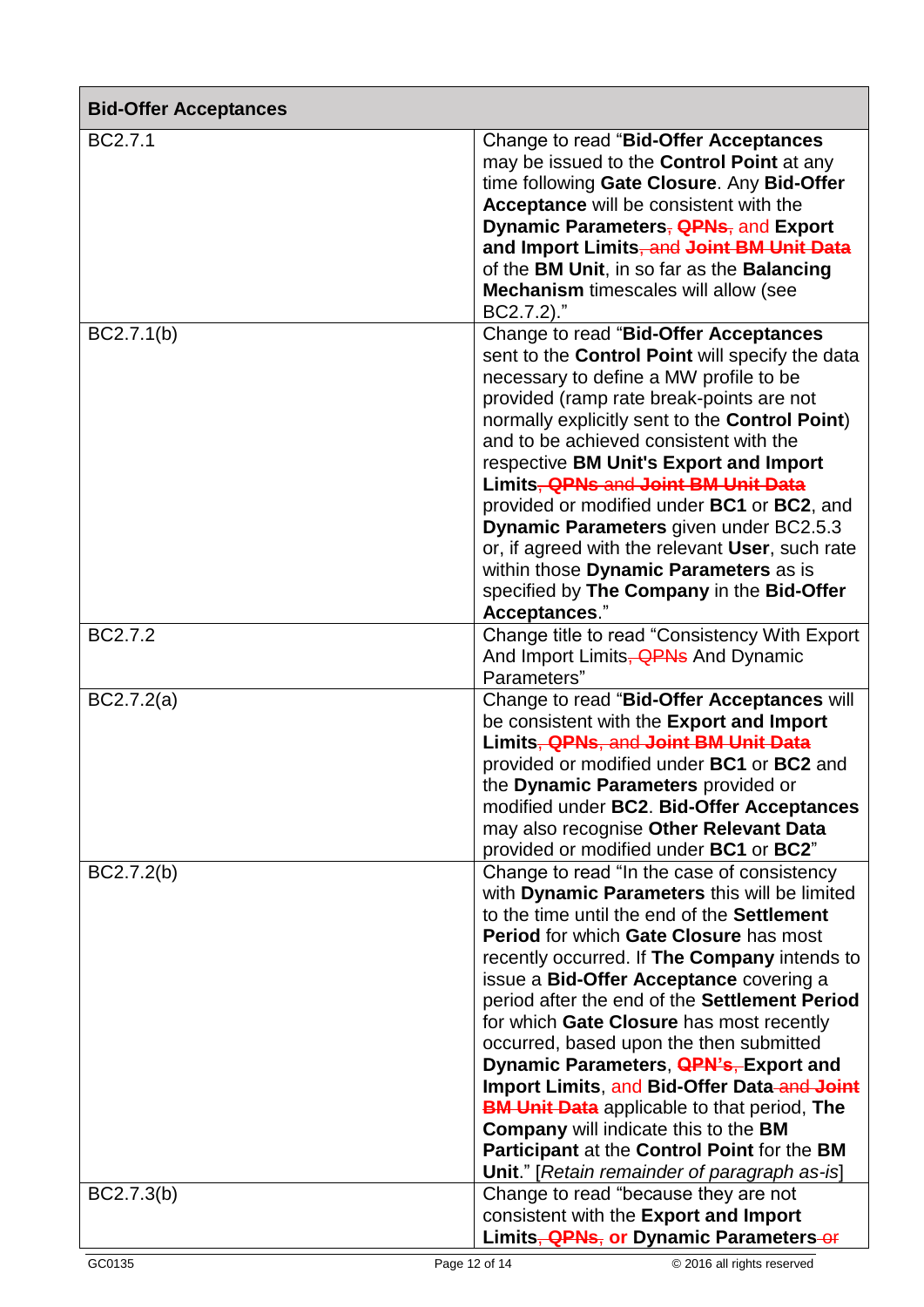|                                                                     | Joint BM Unit Data applicable at the time of<br>issue of the Bid-Offer Acceptance."                                                                                                                                                                                                                                                                                                                                                                                                                                                         |  |
|---------------------------------------------------------------------|---------------------------------------------------------------------------------------------------------------------------------------------------------------------------------------------------------------------------------------------------------------------------------------------------------------------------------------------------------------------------------------------------------------------------------------------------------------------------------------------------------------------------------------------|--|
| <b>Ancillary Services</b>                                           |                                                                                                                                                                                                                                                                                                                                                                                                                                                                                                                                             |  |
| <b>BC2.8.2 [Title]</b>                                              | Change title to read "Consistency With Export"<br>And Import Limits, <b>QPNs</b> and Dynamic<br>Parameters"                                                                                                                                                                                                                                                                                                                                                                                                                                 |  |
| BC2.8.2                                                             | Change to read "Ancillary Service<br>instructions will be consistent with the Export<br>and Import Limits, QPNs, and Joint BM<br>Unit Data provided or modified under BC1 or<br><b>BC2</b> and the Dynamic Parameters provided<br>or modified under BC2. Ancillary Service<br>instructions may also recognise Other<br>Relevant Data provided or modified under<br>BC1 or BC2."                                                                                                                                                             |  |
| BC2.8.3(a)                                                          | Change to read "Ancillary Service<br>instructions may only be rejected, by<br>automatic logging device or by telephone, on<br>safety grounds (relating to personnel or plant)<br>or because they are not consistent with the<br>applicable Export and Import Limits, <b>QPNs</b> ,<br>Dynamic Parameters, Joint BM Unit Data,<br>Other Relevant Data or data contained in the<br>Ancillary Services Agreement and a reason<br>must be given immediately for non-<br>acceptance."                                                            |  |
| <b>Emergency Circumstances</b>                                      |                                                                                                                                                                                                                                                                                                                                                                                                                                                                                                                                             |  |
| BC2.9.1.3<br>BC2.9.3.1                                              | Change to read "In the case of BM Units and<br><b>Generating Units in Great Britain,</b><br>Emergency Instructions will be issued by<br>The Company direct to the User at the<br><b>Control Point for the BM Unit or Generating</b><br>Unit and may require an action or response<br>which is outside its Other Relevant Data-<br><b>QPNs, or Export and Import Limits</b><br>submitted under BC1, or revised under BC1<br>or BC2, or Dynamic Parameters submitted<br>or revised under BC2."<br>Change to read "In the case of a BM Unit or |  |
|                                                                     | a Generating Unit, Emergency Instructions<br>may include an instruction for the BM Unit or<br>the Generating Unit to operate in a way that<br>is not consistent with the Dynamic<br>Parameters, <b>QPNs</b> and/or Export and<br><b>Import Limits."</b>                                                                                                                                                                                                                                                                                     |  |
| <b>Data Registration Code</b>                                       |                                                                                                                                                                                                                                                                                                                                                                                                                                                                                                                                             |  |
| Schedule 8                                                          | Revise table as shown below                                                                                                                                                                                                                                                                                                                                                                                                                                                                                                                 |  |
| <b>SCHEDULE 8 - DATA SUPPLIED BY BM PARTICIPANTS</b><br>PAGE 1 OF 1 |                                                                                                                                                                                                                                                                                                                                                                                                                                                                                                                                             |  |